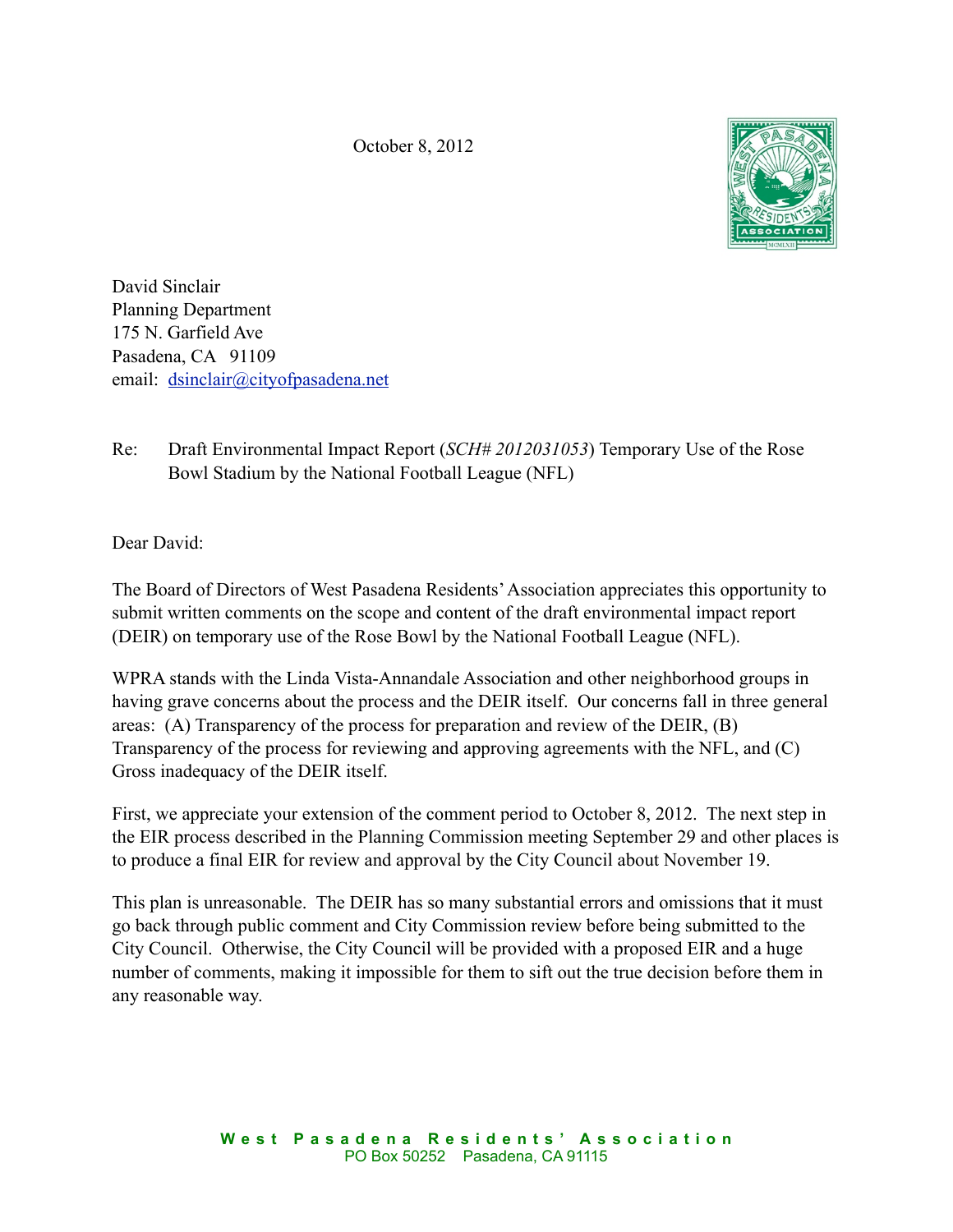In addition, the City Council should not approve the DEIR until they have an NFL deal before them. How can the City Council decide whether the significant impacts that cannot be mitigated are worth enduring when they don't know what the offsetting benefits are? If staff outlines basic terms of a deal with the NFL, so that the City Commissions and City Council have offsetting benefits to evaluate, how anyone guarantee achieving the benefits?

A final point regarding the DEIR process, if a Statement of Overriding Considerations is proposed, it and all supporting documentation must be subject to a 90-day public review and comment before consideration by the City Council.

Regarding the process for reviewing and approving agreements with the NFL, as you know, this is an issue of great concern to residents in the large areas directly impacted. WPRA surveyed its members on the issue of NFL use of the Rose Bowl, and the most frequently cited concerns were how the money from such an arrangement would be used and traffic impacts. All proposed NFL deal terms, especially memos of understanding, security agreements, and enforcement of the limits of the lease should be made available for public review and comment. This can be a constructive process. For example, the Rose Bowl and affected neighborhood organizations were able to negotiate a MOU that has served us well during the Rose Bowl renovation activities, once a very contentious issue.

Regarding the DEIR itself, it is almost as though there was a prejudice to minimize impacts. Attachment 1 lists specific comments; here are some areas of deficiency:

- **1. Complete lack of consideration of the historic nature of the impacted area.**
- **2. Impact on recreational users is dramatically underestimated,** partly because of incorrect assumptions.
- **3. Traffic affects also are hugely understated,** again partially because of incorrect and unclear assumptions.
- **4. Affects of pollution are understated,** and there is no consideration of the special demographics in the neighborhoods adjacent to the Rose Bowl.
- 5. **Safety impacts are understated,** partly because there is no mention of the affects of closure of the San Rafael fire station.
- 6. **There is no consideration of the fact that major construction is likely to be underway** as LA Metro implements its extension of SR-710.

In conclusion, the DEIR suffers major deficiencies, including those listed above and in Attachment 1, plus the rampant deficiencies enumerated by Linda Vista-Annandale Association, other neighborhood associations, and the City's own commissions.

Because of gross inadequacy of the DEIR, WPRA respectfully requests that the City subject the DEIR to thorough revision and another round of review by the public and by the City's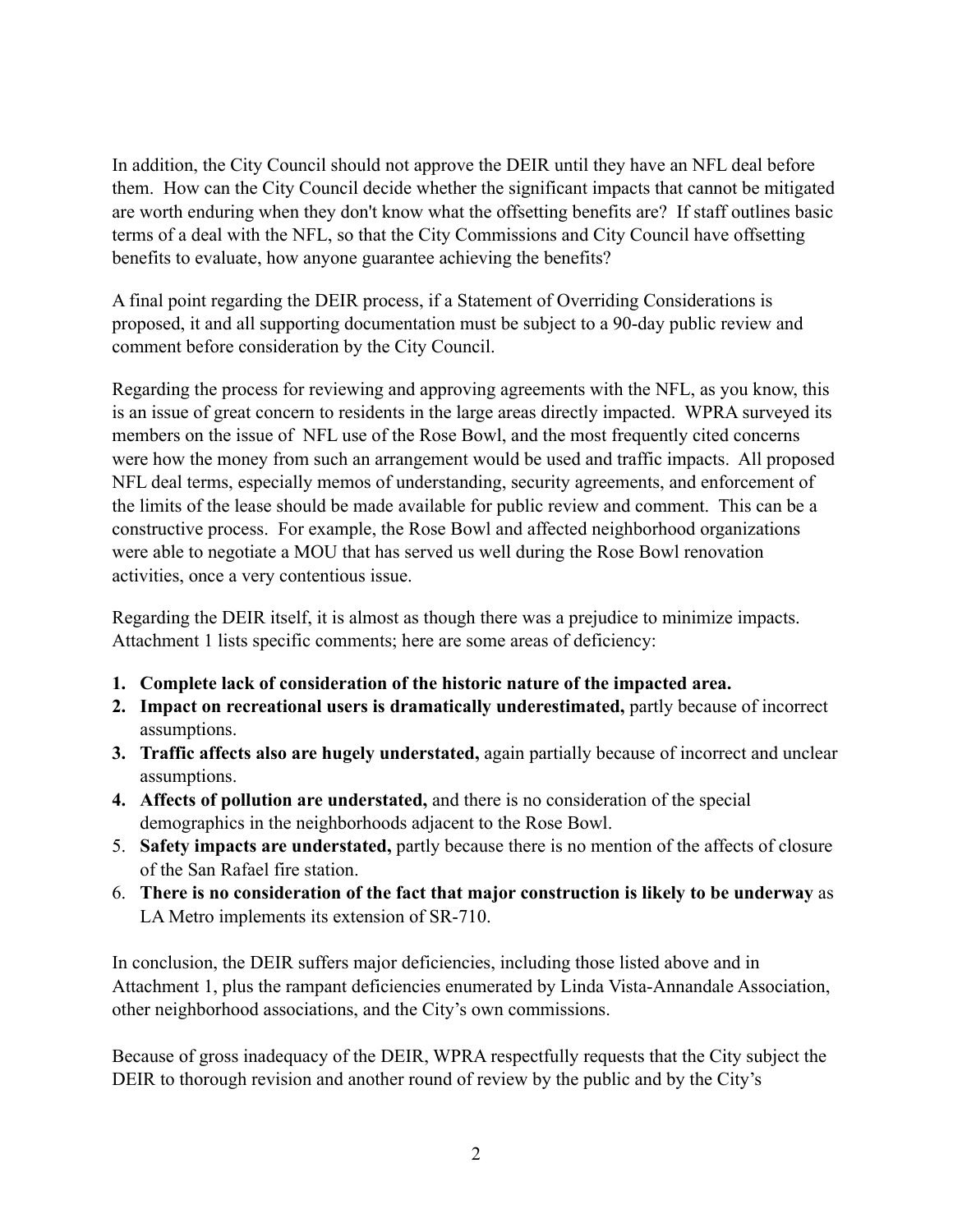Commissions. This is essential to allow the City Council to see clearly the effects of temporary use of the Rose Bowl by the NFL so they can make an informed decision.

Very truly yours,

 $\mathcal{Bill}$  theory

Bill Urban Fred Zepeda

WPRA President WPRA Board Member

cc: City Manager Michael Beck Mayor Bill Bogaard Councilman Steve Madison WPRA Board Members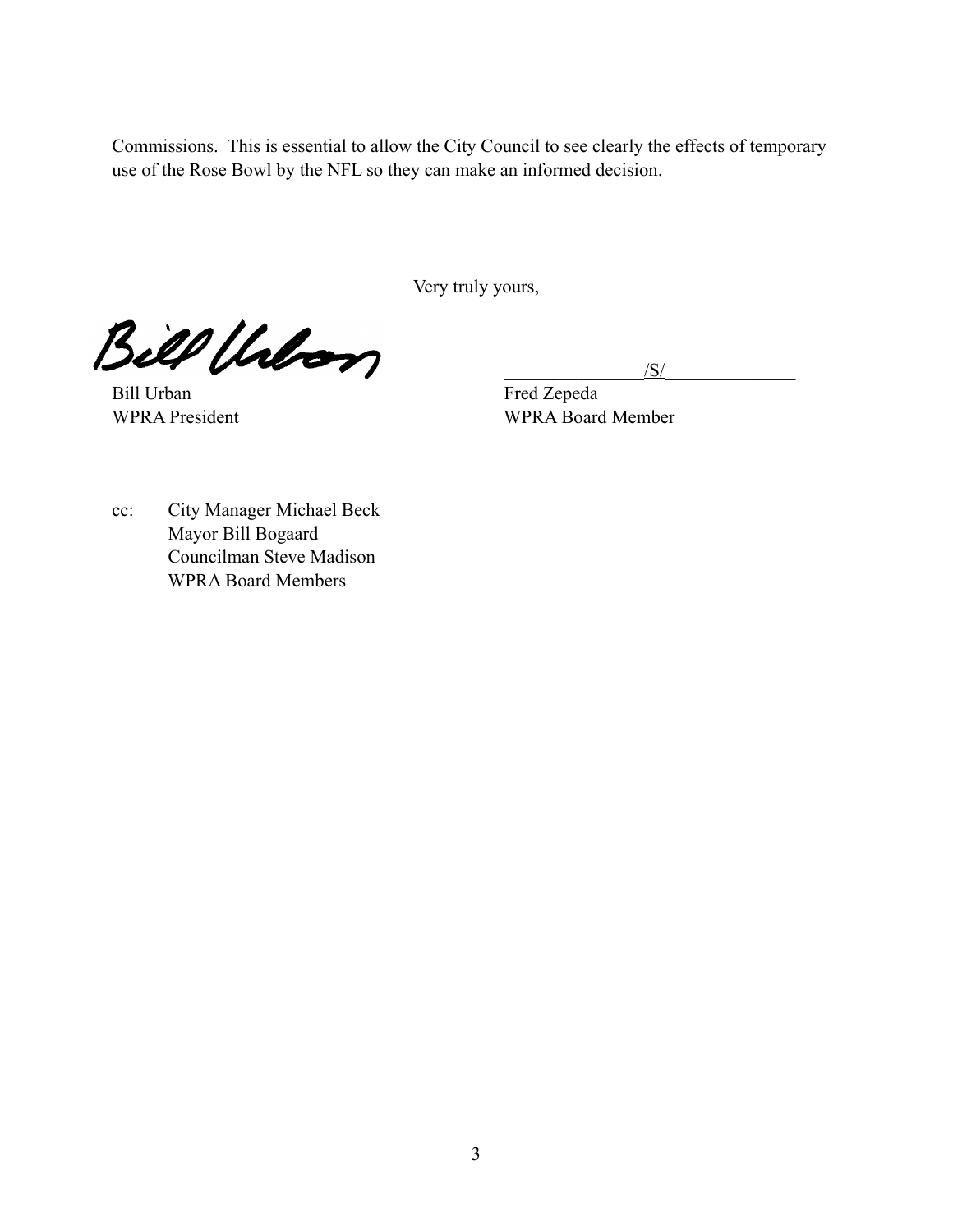Attachment 1 West Pasadena Residents' Association DIER Comments Regarding Temporary Use of the Rose Bowl Stadium by the National Football League (NFL) SCH # 2012031053

## **1. PROCESS ISSUES**

- 1.1. The DEIR and any proposed Statement of Overriding Considerations (SOC), together with proposed factual findings and all underlying economic impact studies, must be made available for public review and comment for 90 days, and the City Council should not vote to certify the EIR until after public comment and review by the relevant City Commissions.
- 1.2. We understand that City staff provided Planning Commission review of the DEIR even though they thought it was not required. We disagree. Use of the Rose Bowl by the NFL is a land use issue, and as such the final EIR and any proposed SOC should be reviewed by the Planning Commission before City Council review.
- 1.3. The City Council should not fully approve the EIR until they have an NFL deal before them. How can the City Council decide whether the significant impacts that cannot be mitigated are worth enduring when they don't know what the offsetting benefits are?

### **2. DRAFT EIR ISSUES**

### **2.1. Inconsistent and inadequate project description**

- 2.1.1. Why are the project objectives in the DIER different from the project objectives in the DIER's Analysis of the Project Alternatives?
- 2.1.2. There is no description of the specific terms and conditions of the NFL's use of the Rose Bowl. The DEIR describes the project as an amendment to the Arroyo Seco Public Land Ordinance. An amendment is required, but that is not the project.
- 2.1.3. There is no description in the DEIR of ancillary activities for NFL games, including setup and removal of traffic barricades, setup and removal of tents and pavilions, and any pre-game expos or festivals. These activities have substantial impacts for UCLA games and should not be ignored.

### **2.2. Complete lack of consideration of historical resources**

2.2.1. There is no mention of impact on historical resources. Others are providing more detailed analysis, but the DEIR must analyze potential impacts on historical resources and proposed mitigations.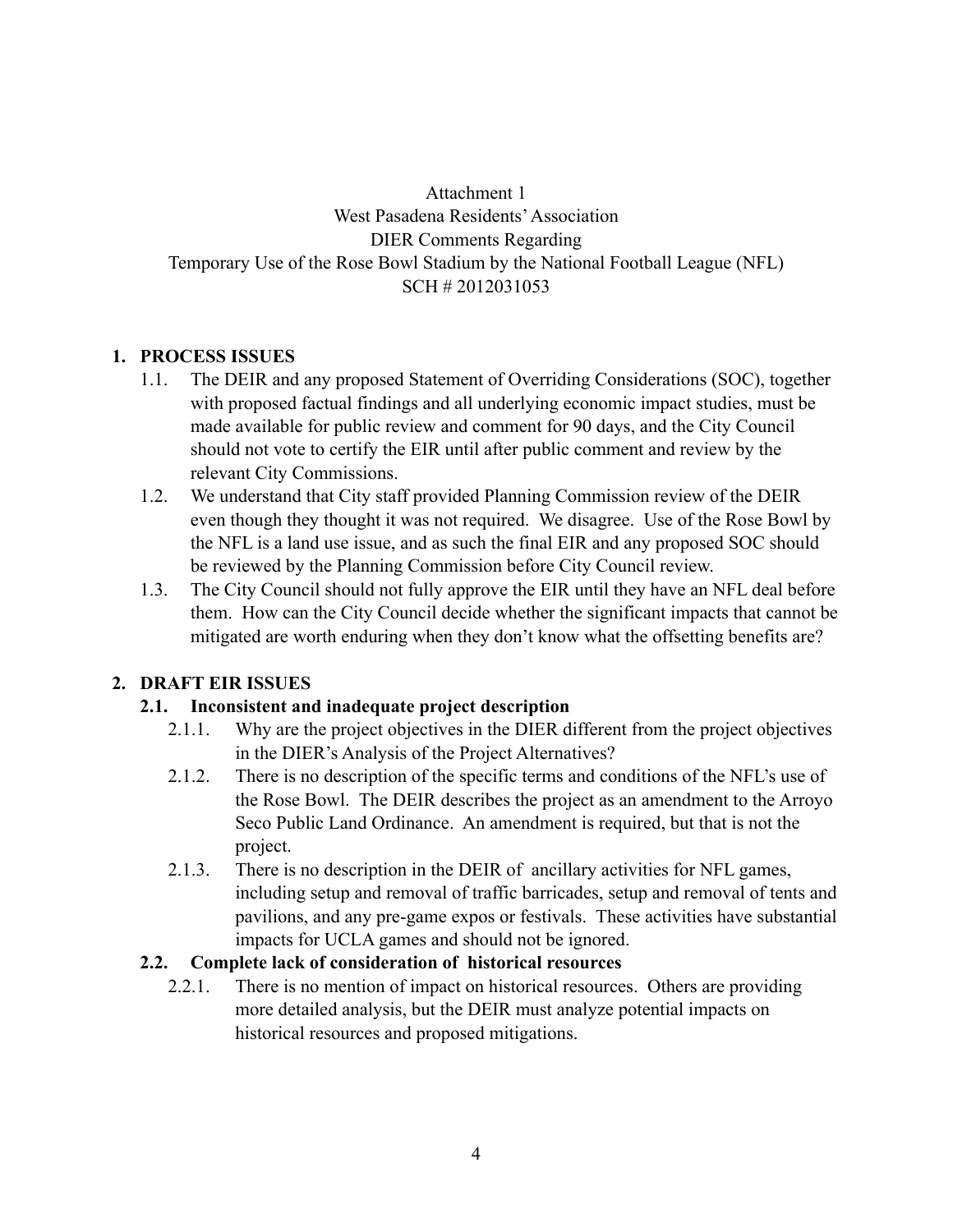### **2.3. Impact on recreational users dramatically underestimated**

- 2.3.1. The DEIR does not include any baseline studies of actual recreational activities in the Arroyo. The omission of factual data and incorrect assumptions such as those listed below make the entire analysis suspect.
- 2.3.2. The DEIR says that the Rose Bowl loop will remain open during a game. Actually, the loop is closed for many hours before a game until well after the game for UCLA games and other large events. The closure is not arbitrary. Use of the Rose Bowl loop becomes very dangerous as workers set up and remove traffic barriers, etc. in addition to the traffic jams as people arrive and leave.
- 2.3.3. Affects on recreation in the rest of the arroyo are not included. For example, the casting pond, archery range, and hiking trails all would become virtually inaccessible from game traffic.

### **2.4. Traffic affects dramatically underestimated**

- 2.4.1. Traffic estimates are based on study of traffic patterns from a poorly attended UCLA game with only 2/3 the attendance projected for NFL games (50,000 at the UCLA game vs 75,000 for NFL). The estimates are adjusted using standard traffic formulas. However, simply applying standard formulas and analogies is inadequate. The purpose of studies is to see if the situation is as predicted by standard formulas. Studying traffic around the November 17, 2012, game between UCLA and USC will provide much better information; the crowd should be larger, closer to 75,000, and the game will attract Southern California residents as an NFL game might.
- 2.4.2. The traffic study cites the 1994 General Plan Mobility Element rather than the 2004 revision.
- 2.4.3. The DEIR ignores the fact that Orange Grove Avenue is a "de-emphasized street" which is supposed to be protected from traffic.
- 2.4.4. The Traffic Study omits the following key intersections and segments:
	- 2.4.4.1. Arroyo Blvd intersections south of California
	- 2.4.4.2. Intersection of Arroyo and Seco Street (in the arroyo)
	- 2.4.4.3. Street segments on South Orange Grove, Fair Oaks and Arroyo Parkway south of Green Street and Pasadena Ave between California and Glenarm
	- 2.4.4.4. All streets east of Arroyo Parkway such as Marengo and Los Robles.
- 2.4.5. How were the public transportation "mode splits" assumptions determined? How do they compare with actual UCLA and NFL games? How do they compare to Farmers Field EIR assumptions?

### **2.5. Pollution affects understated**

- 2.5.1. Significant pollution affects are noted by others. In addition,
- 2.5.2. The DEIR ignores the fact that population in the immediate vicinity of the Rose Bowl is disproportionately susceptible to the affects of pollutants. According to 2010 Census data, the two Census tracts adjacent to the Rose Bowl have over 2.5 times the number of elderly (65 and over) people as the average for Los Angeles County.